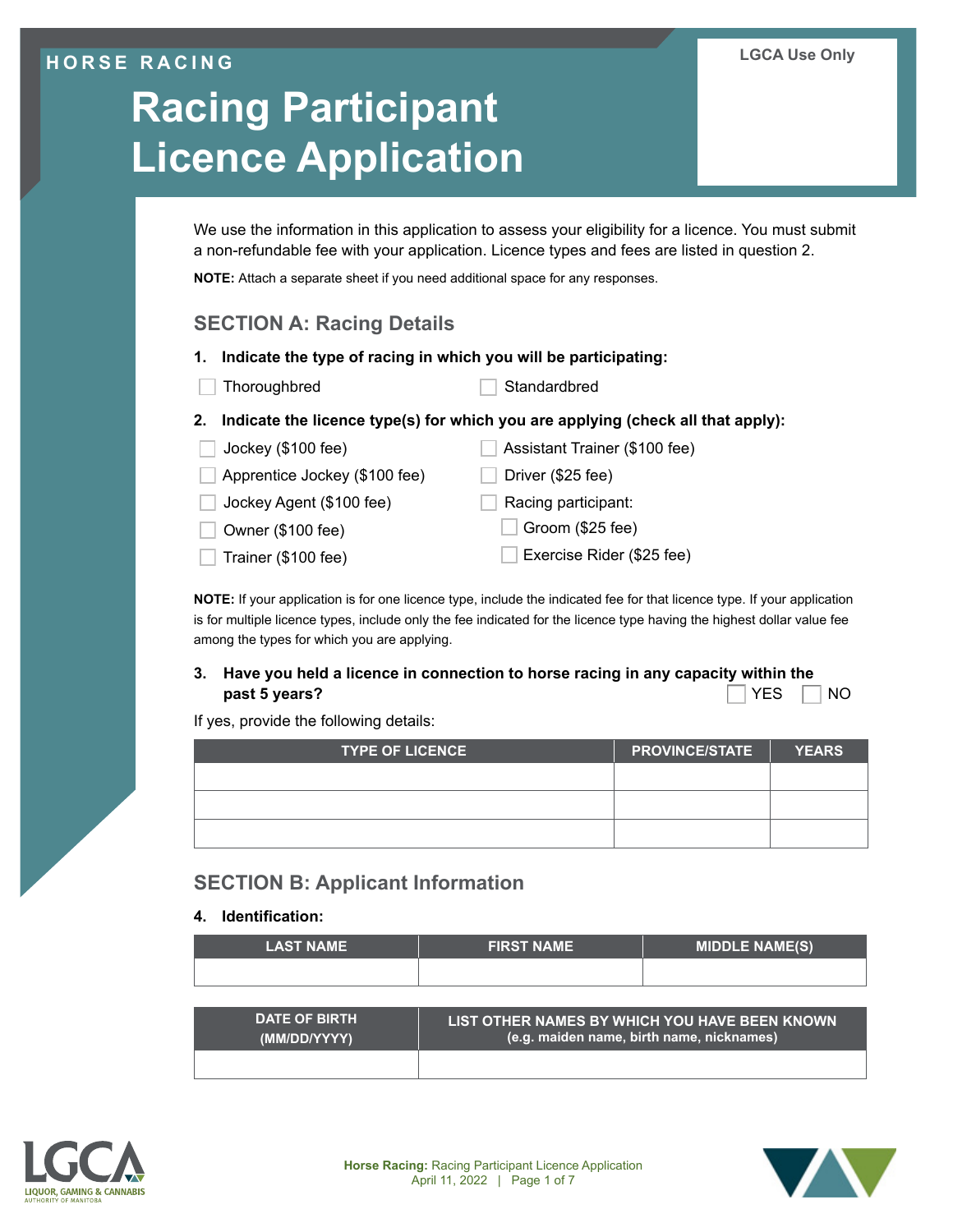#### **5. Citizenship:**

| Canadi |
|--------|
|--------|

an **American** Other: (specify) **CHACALLER** CONDEX CONDEX CONDEX CONDEX CONDEX CONDEX CONDEX CONDEX CONDEX CONDEX CONDEX CONDEX CONDEX CONDEX CONDEX CONDEX CONDEX CONDEX CONDEX CONDEX CONDEX CONDEX CONDEX CONDEX CONDEX COND

#### **6. Address and Contact Information:**

Permanent address:

| # AND STREET | <b>CITY/TOWN</b> | <b>PROVINCE/</b><br><b>STATE</b> | <b>POSTAL CODE</b> |
|--------------|------------------|----------------------------------|--------------------|
|              |                  |                                  |                    |

Present address (if different from above):

| # AND STREET      |                     |  | <b>CITY/TOWN</b>      | <b>PROVINCE/</b><br><b>STATE</b> | <b>POSTAL CODE</b> |
|-------------------|---------------------|--|-----------------------|----------------------------------|--------------------|
|                   |                     |  |                       |                                  |                    |
| <b>HOME PHONE</b> | <b>MOBILE PHONE</b> |  | <b>BUSINESS PHONE</b> |                                  | <b>EMAIL</b>       |
|                   |                     |  |                       |                                  |                    |

**7. Marital status: MUST be completed if applying for a jockey, owner, trainer, or driver licence.**

| Married         | Widowed  |                              |
|-----------------|----------|------------------------------|
| Common Law      | Divorced |                              |
| Single          |          |                              |
| Name of spouse: |          | Maiden name (if applicable): |
|                 |          |                              |

#### **8. Employment Information:**

**Assistant trainers, grooms or exercise riders MUST list their employer(s) and the licence type(s) they are acting as for that employer:**

| <b>NAME OF YOUR EMPLOYER(S)</b> | LICENCE TYPE YOU ARE ACTING AS |
|---------------------------------|--------------------------------|
|                                 |                                |
|                                 |                                |
|                                 |                                |

**Owners and trainers must list their employees acting as any licence type except jockey agent and the employees for whom they are requesting an access pass.**

| <b>NAME OF YOUR EMPLOYEE(S)</b>                                                 | <b>LICENCE TYPE OF EMPLOYEE</b> |
|---------------------------------------------------------------------------------|---------------------------------|
|                                                                                 |                                 |
|                                                                                 |                                 |
|                                                                                 |                                 |
| ALCOHOL: A the electronic service of the contract of the different contracts of |                                 |

**NOTE:** Attach a separate sheet if you need additional space.



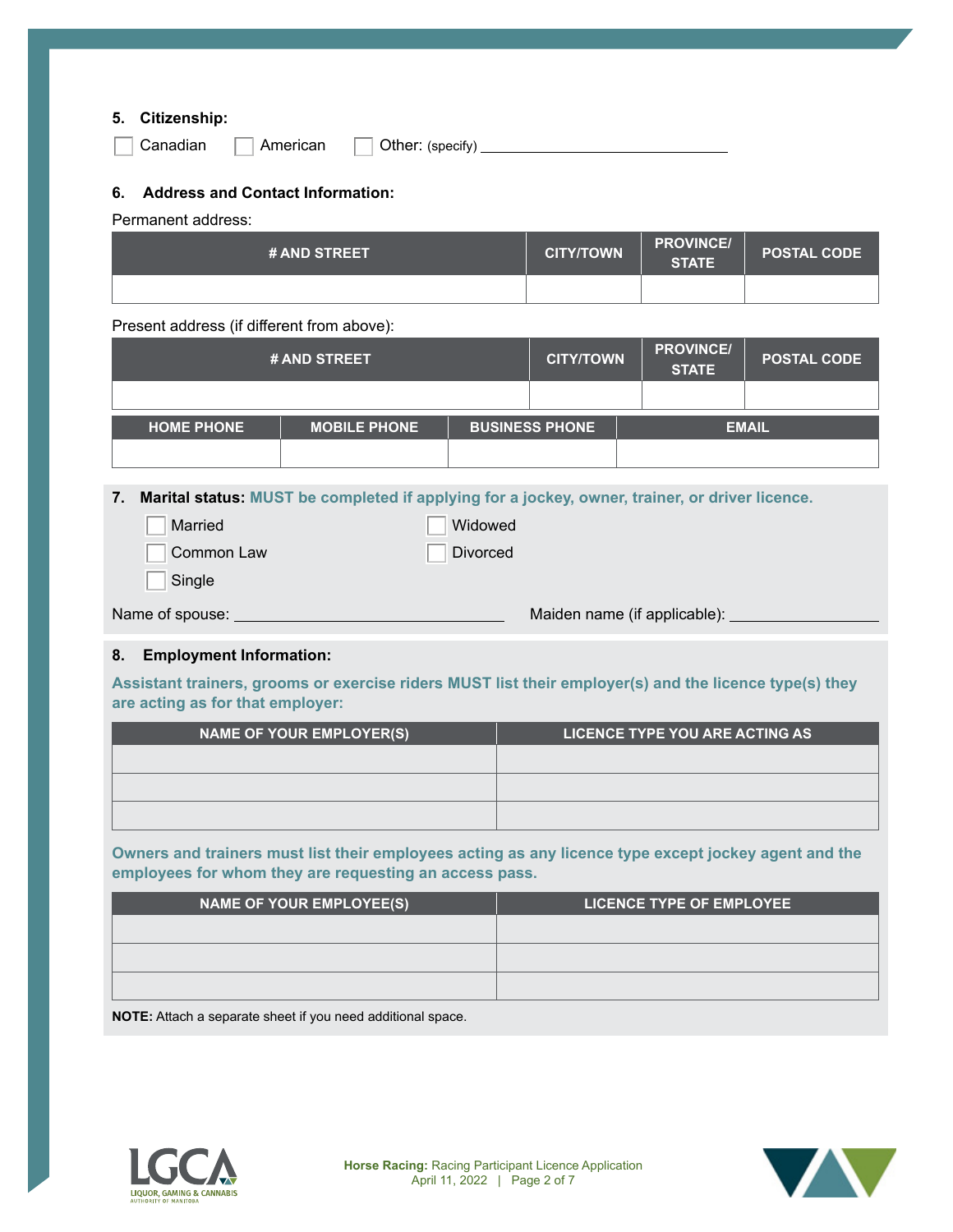# **SECTION C: Licensing History and Background**

| 9. | Have you ever had a licence or an application for a licence in relation to horse racing, refused,<br>suspended or revoked?                                                                                                     | <b>YES</b><br><b>NO</b> |
|----|--------------------------------------------------------------------------------------------------------------------------------------------------------------------------------------------------------------------------------|-------------------------|
|    | If yes, provide details: Letter and the set of the set of the set of the set of the set of the set of the set of the set of the set of the set of the set of the set of the set of the set of the set of the set of the set of |                         |
|    | 10. Have your ever been expelled from any race track?                                                                                                                                                                          | NO.<br>YES              |
|    | If yes, provide details: If yes are a series of year of the series of the series of the series of the series of the series of the series of the series of the series of the series of the series of the series of the series o |                         |
|    | 11. Have you or your spouse (if applicable) ever been convicted of an offence against any rules of<br>racing in any jurisdiction?                                                                                              | <b>YES</b><br><b>NO</b> |
|    |                                                                                                                                                                                                                                |                         |
|    |                                                                                                                                                                                                                                |                         |

**12. Unless you have received a pardon, you must list all charges you have had since the age of 18, regardless of the outcome. This includes charges that were stayed, dropped, withdrawn and even if you were advised by a lawyer that you would not have a criminal record. Failure to thoroughly and honestly disclose such history may result in the licence being denied.**

Have you, in any jurisdiction, been:

| ave you, in any junsuiction, been. |                                                                            |
|------------------------------------|----------------------------------------------------------------------------|
| TYES ■ NO Arrested                 |                                                                            |
|                                    | $\sqrt{1 + 2}$ NO Charged with any criminal offence, whether guilty or not |
| TVES TINO                          | Convicted of any criminal offense regardless of the sent                   |

**THES NO** Convicted of any criminal offence, regardless of the sentence

If yes, provide details:

| <b>DATE</b><br>(MM/DD/YYYY) | <b>CHARGE/OFFENCE</b> | <b>DISPOSITION</b><br>(e.g., ruling, conviction, stay of proceedings) |
|-----------------------------|-----------------------|-----------------------------------------------------------------------|
|                             |                       |                                                                       |
|                             |                       |                                                                       |
|                             |                       |                                                                       |

## **SECTION D: Ownership MUST be completed if applying for an owner licence.**

**13. List all horses, wholly- or partly-owned or leased by you, which are registered for the upcoming racing year, the percentage owned and the trainer. Any changes in horse ownership must be immediately reported to the LGCA.**

| <b>NAME OF HORSE</b> | % OWNERSHIP | <b>TRAINER</b> |
|----------------------|-------------|----------------|
|                      |             |                |
|                      |             |                |
|                      |             |                |

**If you acquire additional horses or percentage ownership in a horse for the current racing year, full details must be provided to the LGCA before starting such horse(s).**

**NOTE:** If horses have multiple owners, a Registration of Partnership must be applied for and approved by the LGCA.



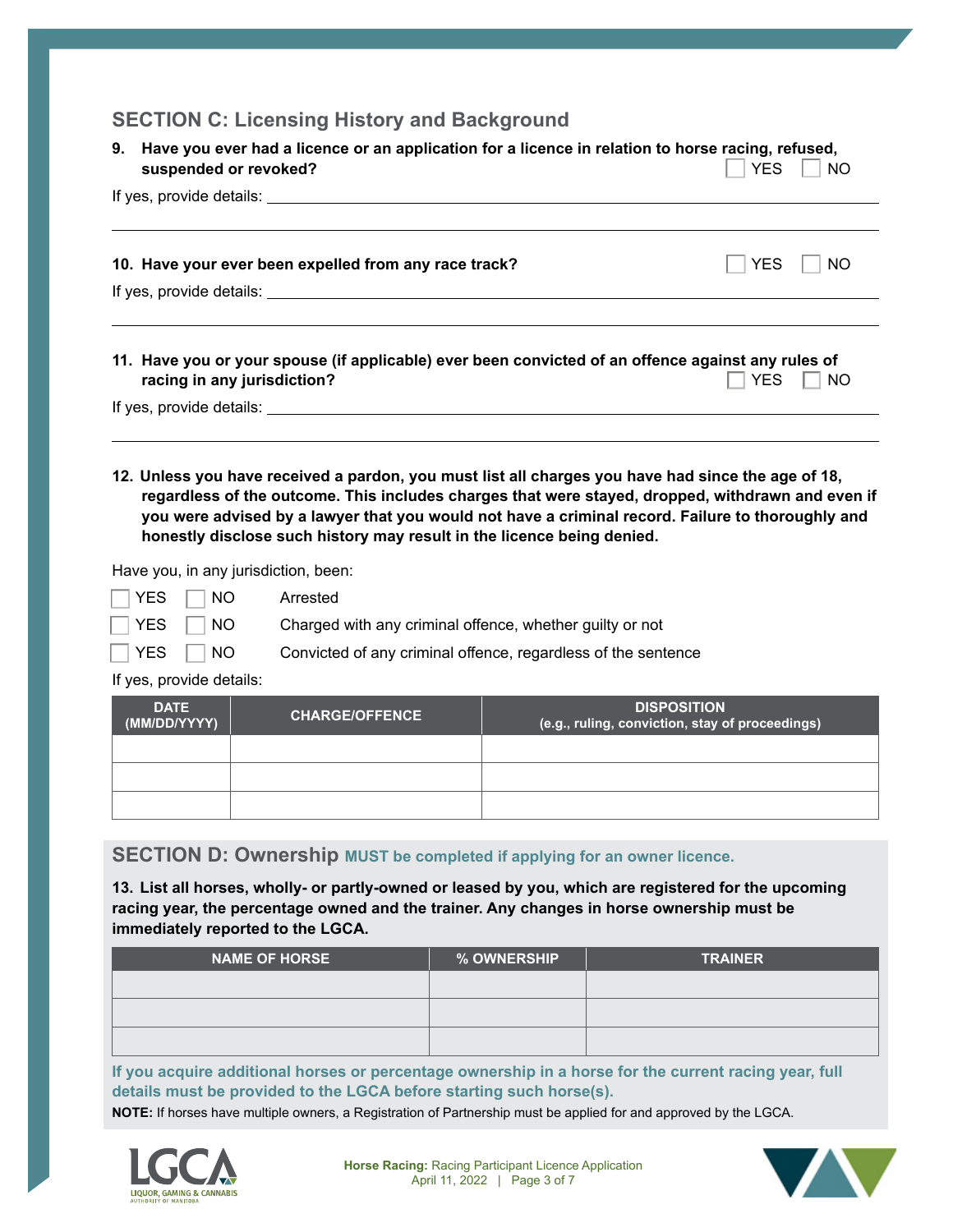| Will your horse(s) be racing under a stable name?                                                                         | <b>NO</b>               |  |  |
|---------------------------------------------------------------------------------------------------------------------------|-------------------------|--|--|
| If yes, provide the name of the stable:                                                                                   |                         |  |  |
| <b>NOTE:</b> If racing under a stable name, a Registration of Stable Name must be applied for and approved by the LGCA.   |                         |  |  |
| If no, provide the name in which the horse(s) will race:                                                                  |                         |  |  |
| <b>NOTE:</b> If racing under a partnership, a Registration of Partnership must be applied for and approved by the LGCA.   |                         |  |  |
| Will you be appointing an authorized agent?                                                                               | <b>NO</b><br><b>YES</b> |  |  |
| If yes, provide the name of the person:                                                                                   |                         |  |  |
| NOTE: If appointing an authorized agent, an Appointment of Authorized Agent must be applied for and approved by the LGCA. |                         |  |  |

## **SECTION E: Training MUST be completed if applying for a trainer or assistant trainer licence.**

#### **14. Provide the names of the horses in your charge, their ownership and stable name:**

| <b>NAME OF HORSE</b> | <b>OWNERSHIP</b><br>(e.g., individual, partnership) | <b>STABLE NAME</b><br>(if applicable) |
|----------------------|-----------------------------------------------------|---------------------------------------|
|                      |                                                     |                                       |
|                      |                                                     |                                       |
|                      |                                                     |                                       |

# **SECTION F: Authorization and Consent**

### **RULES OF RACING**

I hereby agree to abide by the rules of racing and directives of the Liquor, Gaming and Cannabis Authority of Manitoba (LGCA), and to accept and abide by the rulings and decisions of the LGCA and its stewards, judges, and racing officials. I consent to the transmission and/or publication of such decisions and rulings, which may include personal information about me such as my name and the content of the decision or ruling to the media, public and other racing authorities, jurisdictions or regulatory bodies.

## **BODILY SUBSTANCE TESTING**

I understand that, if I am applying for a jockey, driver or exercise rider participant licence under The Liquor, Gaming and Cannabis Control Act (C.C.S.M. c. L153), the LGCA and its racing officials may, as a condition of receiving a participant licence, at any time require me to submit to testing of my breath, saliva, urine or other bodily substances for alcohol and other drugs for the purpose of ensuring the safety of horse racing and compliance with the rules of racing pursuant to subsection 101.45(b) of The Liquor, Gaming and Cannabis Control Act.

I understand that, pursuant to subsection 19(1) of the Horse Racing Regulation, jockeys, drivers and exercise riders may be tested for alcohol and other drugs, which may require me to provide samples of my breath, urine, blood or other bodily substance if I am a jockey, driver or exercise driver. The bodily substance testing may occur:

- a) at regularly scheduled intervals;
- b) based on a random selection; and
- c) if there are reasonable grounds to suspect that a person may be under the influence of alcohol or drugs.



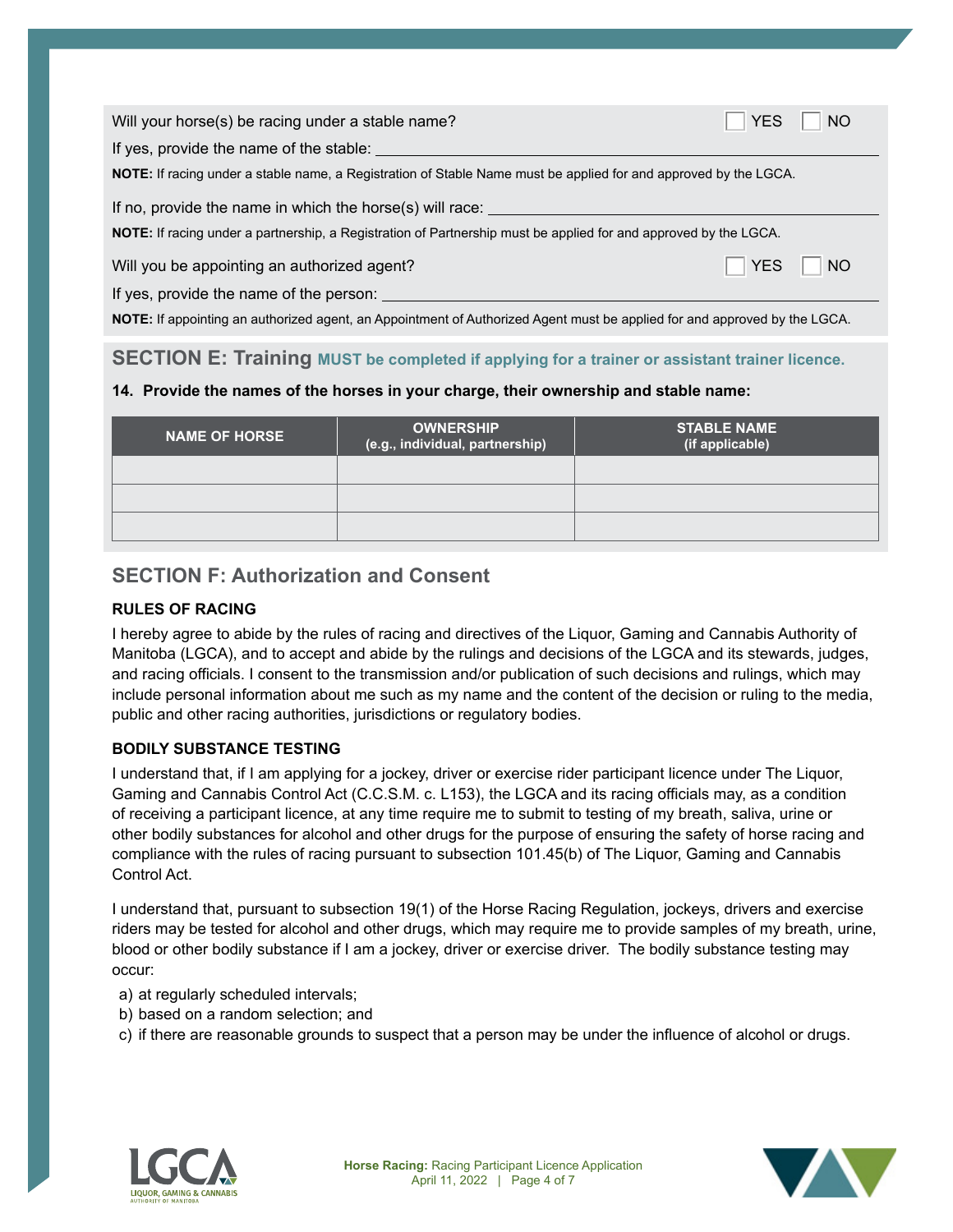I understand that in order to conduct testing of my bodily substances, the LGCA will engage Intrinsic Analytics, a third-party laboratory under contract, for the collection and testing of my bodily substances on its behalf. The results of my bodily substance tests will be disclosed by the Intrinsic Analytics to the LGCA and will not be disclosed outside of the LGCA.

#### **AUTHORIZATION**

It may be necessary for the LGCA to share some of the personal information you have provided with entities and organizations outside of the LGCA, and/or to collect additional information about you from outside entities and organization, to assess your eligibility to be granted a licence, or to continue being licensed, under The Liquor, Gaming and Cannabis Control Act. The LGCA will use the results of background investigations to complete or verify the information you provided in this application.

The LGCA will conduct background investigations when you first apply for a licence under The Liquor, Gaming and Cannabis Control Act and periodically during the term of your licence.

Your consent is required so that personal information about you can be indirectly collected and disclosed by the LGCA under the authority of The Freedom of Information and Protection of Privacy Act and The Liquor, Gaming and Cannabis Control Act, including:

- name;
- home address:
- telephone number;
- current and previous employment information;
- credit history;
- criminal background; and
- licensing or registration history.

#### **CONSENT**

I consent and authorize the entities and organizations below to disclose personal information about me to the LGCA for the purposes of conducting background investigations:

- law enforcement agencies;
- credit bureaus;
- industry associations; and
- former and current employers; and
- federal, provincial and municipal government departments or agencies.

I consent to the LGCA collecting my personal information from these entities and organizations, and to the LGCA disclosing my personal information to these entities and organizations as may be necessary to obtain the information the LGCA requires to conduct background investigations for licensing purposes under The Liquor, Gaming and Cannabis Control Act.

I consent to the LGCA disclosing my personal information contained in this application or collected during the course of its investigation to law enforcement agencies, or to horse racing regulators for horse racing-related investigations.

I consent to the LGCA disclosing my personal information and personal health information to third-party laboratories to conduct bodily substances sampling and testing to ensure the safety of horse racing and compliance with the rules of racing. I consent to the laboratories disclosing to the LGCA, and the LGCA collecting, the results of the testing of by bodily substances for the purposes of ensuring the safety of horse racing and compliance with the rules of racing and to determine my eligibility to receive a racing participant licence under The Liquor, Gaming and Cannabis Control Act.



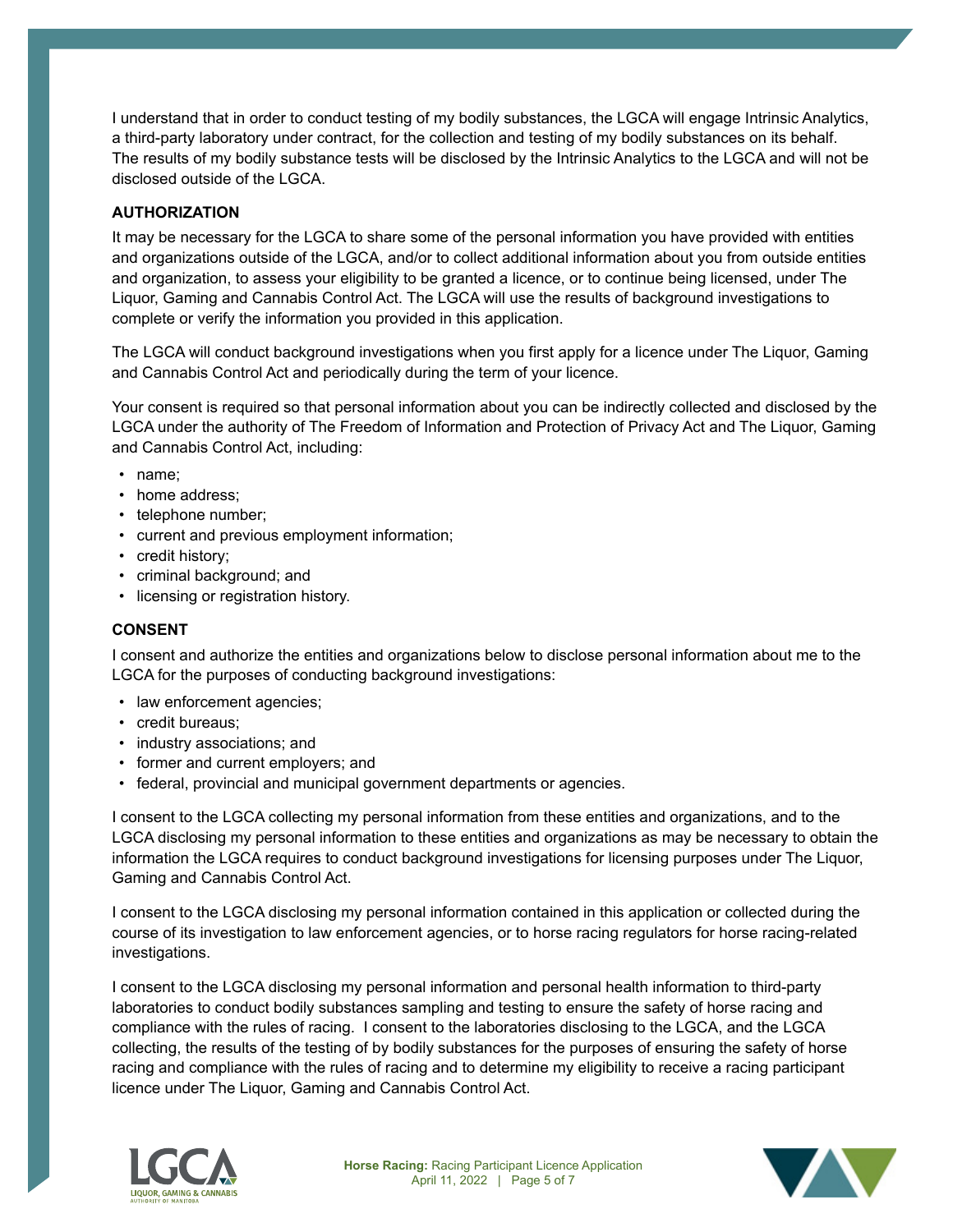#### **UNDERSTANDING**

I understand that:

- I have the right to withdraw my consent at any time by notifying the LGCA. My consent cannot be withdrawn retroactively;
- I cannot provide partial consent or withdraw part of my consent to the disclosure and collection of my personal information;
- My consent is voluntary; however refusal to provide consent may be grounds for the denial of my application, or revocation or suspension of any licence(s) granted by the LGCA;
- My consent continues until I notify the LGCA that I withdraw my consent;
- The outside entities and organizations referred to above that will collect and disclose my personal information will be instructed not to use or disclose the information, except for the purposes noted above;
- The LGCA will disclose and collect only as much information about me to these entities and organizations as is necessary; and
- The personal information received by the LGCA will be kept in a confidential file and access to the information will be limited to individuals conducting the LGCA's background investigations.

#### **DECLARATION**

I certify that all of the information provided in this application is true and complete. I understand that any false or inaccurate statements or omissions made in this application may disqualify me, the applicant business, or the agent, from receiving a licence under The Liquor, Gaming and Cannabis Control Act.

 Check this box and type your name in the area labelled "Signature of Applicant", if you want to submit your signature electronically.

Name of Applicant The Signature of Applicant The Date (MM/DD/YYYY)

I acknowledge that I may have to confirm my identity and the authenticity of this signature, should it be contested.

# **SUBMISSION INSTRUCTIONS**

#### **Email, fax or mail this application to:**

Email: horseracing@LGCAmb.ca Fax: 204-927-5385 or 1-866-999-6688 (Manitoba only toll-free fax)

Mailing address: LGCA - Horse Racing Department

1055 Milt Stegall Drive, Winnipeg, Manitoba, R3G 0Z6



Available in alternate formats, upon request.